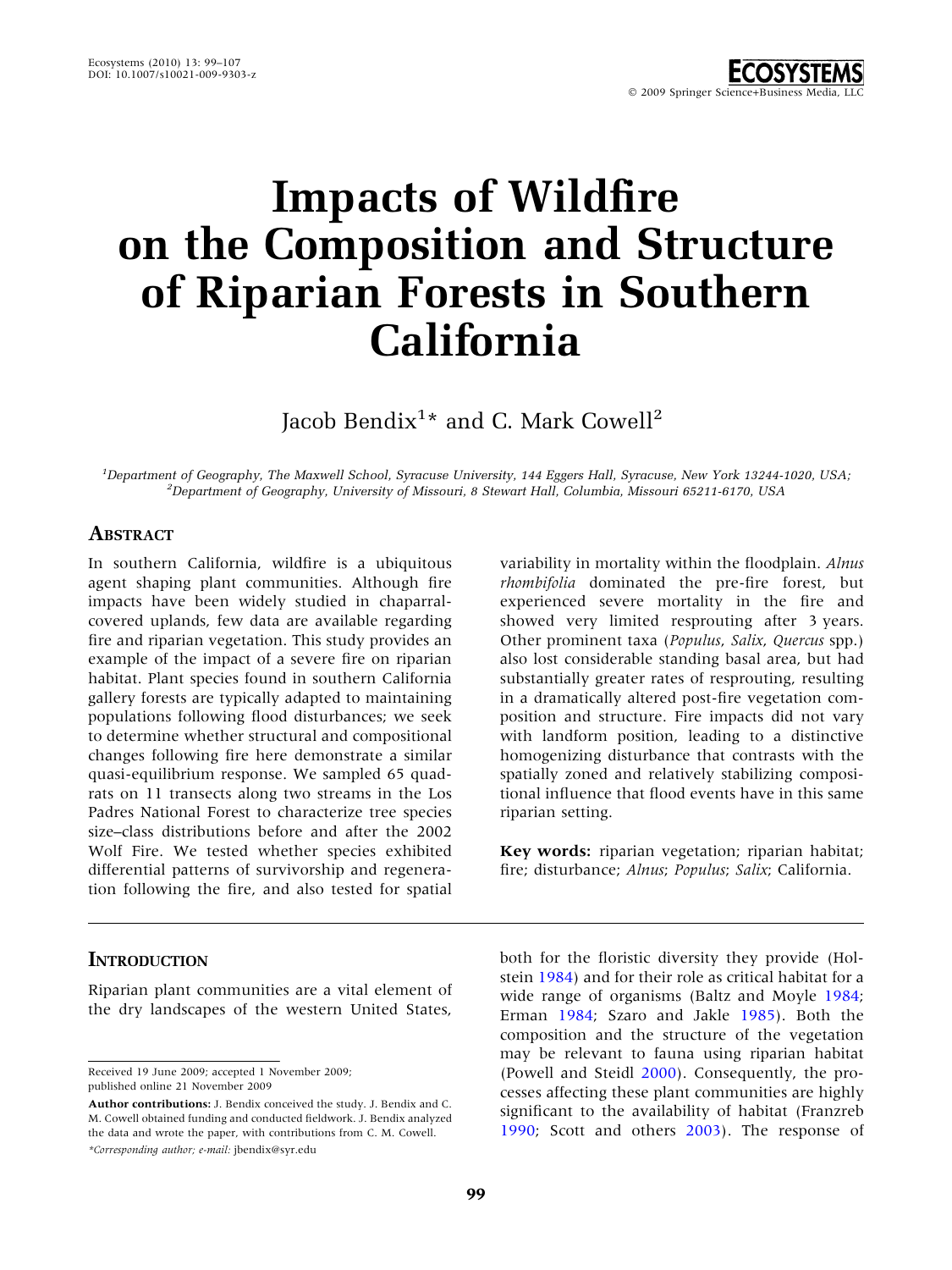riparian vegetation to disturbance has been the topic of many studies (Bendix [1998](#page-7-0); Cowell and Dyer [2002;](#page-7-0) Stromberg [2006\)](#page-8-0). Most such studies focus on flood impacts, however, (Bendix and Hupp [2000\)](#page-7-0) and there has been relatively little attention to the role of fire (Dwire and Kauffman [2003;](#page-7-0) Pettit and Naiman [2007a\)](#page-8-0). The reasons for the emphasis on flooding are perhaps obvious, as floods are intrinsic to riparian habitats. Yet Bendix ([1998\)](#page-7-0) has suggested that sites experiencing frequent floods may not be substantially affected by any given flood event because the existing vegetation will be flood-adapted, allowing for a quasiequilibrium vegetation composition unlikely to change due to flood disturbance. By this reasoning, it is the cumulative effect of repeated floods, rather than the individual disturbance that controls composition over decadal and greater timescales. Fire, by contrast, is relatively rare in riparian settings, so that vegetation is less likely to be equilibrated to it. Hence when fires do burn riparian habitat, there may be a greater likelihood of compositional change than is the case with floods (Pettit and Naiman [2007b](#page-8-0)). Because some riparian plant communities are subject to at least occasional fire (Ellis [2001;](#page-7-0) Dwire and Kauffman [2003;](#page-7-0) Charron and Johnson [2006\)](#page-7-0), their response to such events is important for a complete understanding of riparian disturbance regimes in fire-susceptible environments. Here we provide an example of the impact of fire on riparian habitat within a chaparral matrix in southern California.

Chaparral landscapes represent an environment in which fire is particularly likely to affect riparian vegetation because of the frequent occurrence of severe wildfires, and particularly because the meteorological conditions in which such fires occur tend to overcome local variations in fuel (Keeley and others [1999](#page-7-0)), so that the higher fuel moistures typical of riparian vegetation do not prevent burning. Although a few studies have documented that fire does affect riparian plant communities in the area (Davis and others [1989](#page-7-0); Bendix [1994\)](#page-7-0), few details are available about the specific impacts of fire, or the variability of those impacts. The impact of fire in riparian plant communities depends on total mortality of stems, on differential mortality among species, and on whether the recruitment of new stems by resprouting or germination mimics the composition of the stems that were lost. Variation in impacts may be due to differences in species' vulnerability, but also to varied spatial locations. Because of the potential role of both sheltered position and moisture in reducing fire severity (Pettit and Naiman [2007a\)](#page-8-0), it is possible

that a given species might show different fire responses depending on whether individuals are located at the channel margin or up on floodplain terraces (Kobziar and McBride [2006\)](#page-8-0). In this study, we examine these aspects of fire impact by addressing four specific questions about woody riparian vegetation burned in a chaparral wildfire: (1) what was the community composition before the fire, and the population size structure of the dominant species (the latter as an indicator of their likely quasi-equilibrium status)?; (2) was there differential survivorship among species?; (3) did the dominant species resprout after the fire, and were there differences in resprouting among species that imply compositional change?; and (4) did fire-related mortality rates differ with distance from the channel or landform position?

#### **METHODS**

#### Study Area

We report here on data collected following the 2002 Wolf Fire, in the Los Padres National Forest. The Wolf Fire, ignited by target shooters in the main stem of Sespe Creek on June 3, 2002, burned eastward over the ensuing 8 days, burning approximately 8760 ha. We sampled along two streams, Potrero John Creek and Piedra Blanca Creek (Figure [1](#page-2-0)), whose valley bottoms had burned in the first 3 days of the fire (Wolf BAER Team [2002\)](#page-8-0). The steep hillslopes surrounding these streams had a dense cover of chaparral, principally chamise (Adenostoma fasciculatum) and manzanita (Arctostaphylos sp.). Common valley bottom species included white alder (Alnus rhombifolia), Fremont cottonwood (Populus fremontii), coast live oak (Quercus agrifolia), scrub oak (Quercus dumosa), and willows (Salix spp.). The fire had extensively burned the valley floor vegetation along all of the reaches we sampled. Both valleys are alluvial, with floodplains occupied by compound channels in which flow is generally limited to a single main channel, but rises to occupy braided subchannels on the floodplain during high flows (Bendix and Cowell, forthcoming). The dry summers of the Mediterranean-type climate, and the occasional occurrence of desiccating foehn winds in the study area are, as in much of southern California, conducive to severe summer and fall wildfires.

#### Data Collection

We sampled 11 transects across valley cross-sections of the two streams (Figure [1](#page-2-0)), at elevations between 950 and 1400 m. The transects extended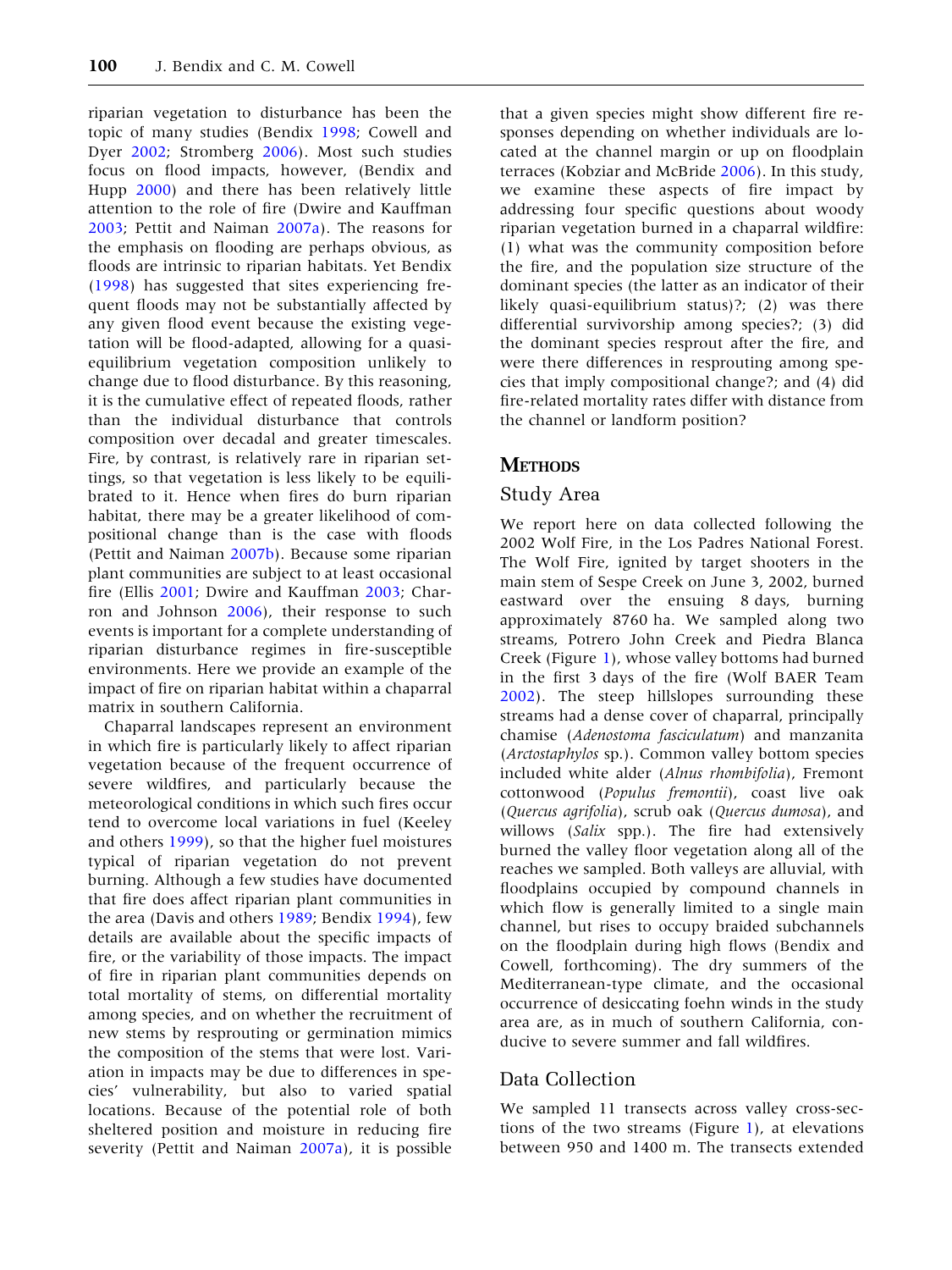<span id="page-2-0"></span>

Figure 1. Location of Wolf Fire and sampling transects.

to the slope break at the valley wall on each side, encompassing the channel(s), floodplain, and low alluvial terraces. Six  $5 \times 10$  m quadrats were spaced evenly along each transect. The distance between quadrats varied from 0 to 4 m, depending on valley width. The valley floor at one site (PBC6) was too narrow to accommodate more than five quadrats, so the total sample comprised 65 quadrats. Eleven of these (primarily mid-channel quadrats) had no trees; the analyses reported here are based on the remaining 54.

Within each quadrat, we recorded species and diameter at breast height (DBH) of all living and dead stems greater than 3 cm DBH. Because our data include the stems that had been killed by the fire, this provides a record of the vegetation that was present before the fire, as well as of what was growing 1 year after it. Because few if any stems this large were completely consumed by the fire, the result is a clear picture of the major overstory species that were present before the fire. Skeletal remains of dead stems were identified by form, branching pattern, bark, and the grain revealed where bark had been burned off (see Keeley and others [2005](#page-7-0) for a similar methodology). Salix spp. are treated collectively here, because with the foliage burned individual species could not be distinguished. In this setting, however, willows of this size are likely to have been red willow (Salix laevigata). For each stem, we recorded whether it had been burned, and if so whether there were signs of sprouting from stem or crown; burned trees without such sprouts were classified as top-killed (Bond and van Wilgen [1996](#page-7-0); Ellis [2001](#page-7-0)). We also recorded the presence or absence of basal or root-crown sprouts. All references to ''mortality'' in this article refer to the fate of individual stems rather than entire organisms, due to the ability of some topkilled trees to generate such sprouts. These data were initially collected in July 2003, when, based on our observations, even stems that had been killed by the fire were still standing. Each quadrat was reexamined in July 2005, allowing ample time for post-fire sprouting to occur. We surveyed the valley cross-section at each transect with level and rod, and classified the geomorphic location of each quadrat as ''channel,'' ''floodplain,'' or ''terrace.'' If a quadrat overlapped two landforms, we classified it as falling within the landform comprising the majority of its area.

#### Data Analyses

For our first question, regarding the pre-fire dominant species, we calculated relative basal area, relative density, relative frequency, and importance value (IV) of all species sampled. IV was calculated as the mean of the other values, so has a maximum value of 100 (this would thus be termed ''importance percentage'' by some; Mueller-Dombois and Ellenberg [1974\)](#page-8-0). We also plotted diameter class distributions of common tree species, to determine whether they were recruiting sufficient new stems that their dominance would likely have continued had the fire not intervened. For our second question, we used paired t-tests to compare densities and basal area of common species between the overall data set (pre-fire vegetation) and the subset of stems that were not top-killed (postfire vegetation), so that a significant  $t$ -value would represent a significant change in a species' abundance or dominance. The unit of analysis for this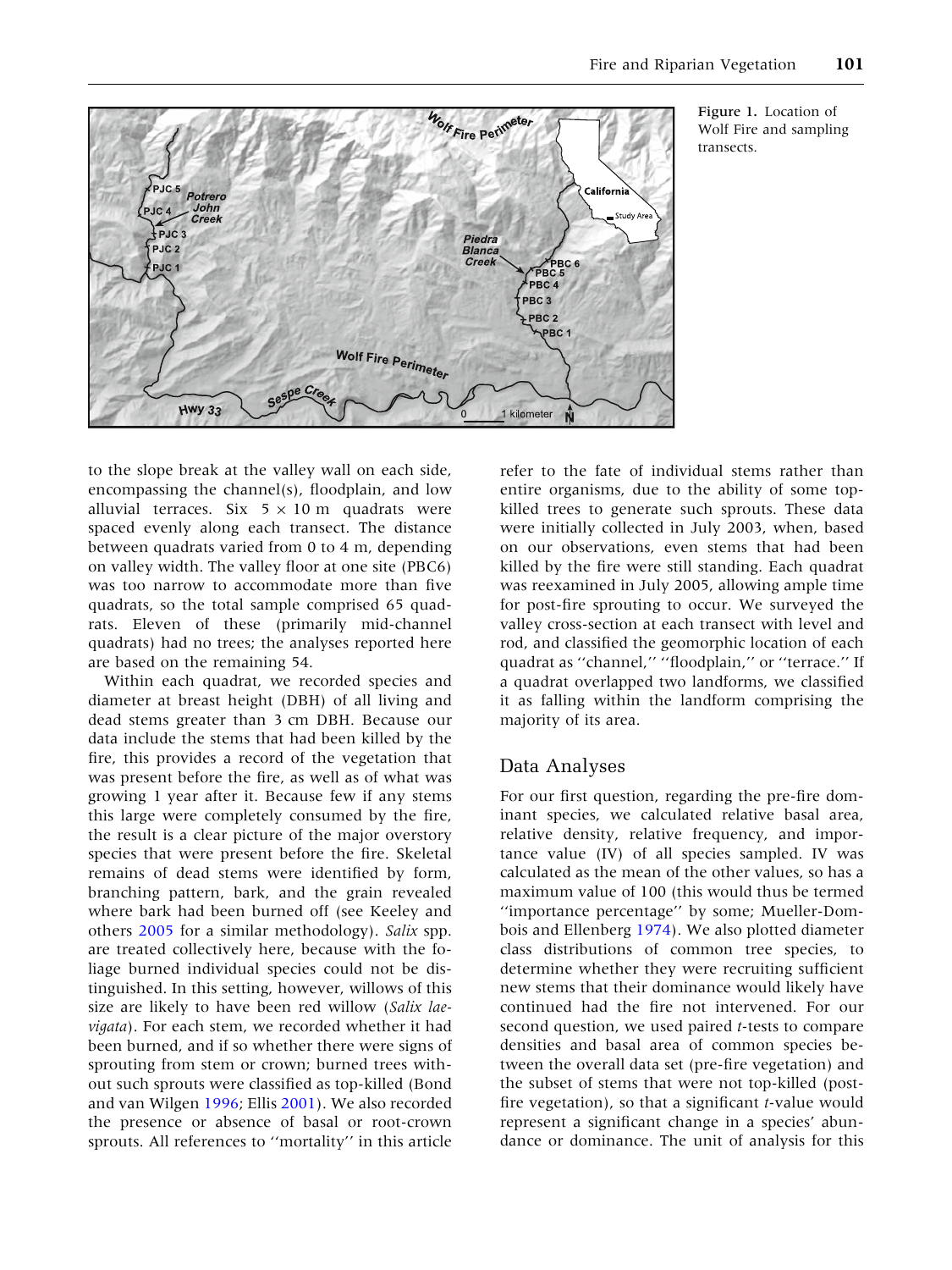and the subsequent analyses was the quadrat. To assess differences in resprouting among species, we calculated the percentage of burned stems of each of the common species in each quadrat that had basal or root-crown sprouts. For the question regarding distance from the channel, we calculated the mean vertical height of each quadrat above the thalweg (deepest point) of the channel. Vertical distance was used here because it was more closely related to moisture conditions than horizontal distance from the channel. We used regression analysis to test the relationship between the relative change in total density and this distance measure. We used oneway ANOVA to test for an influence of landform position on the same dependent variable.

# **RESULTS**

# Pre-Fire Vegetation

There were 362 stems in our sample; five species dominated the pre-fire riparian vegetation (Table 1). By all measures, Alnus rhombifolia was the most important; no other species combined abundance and size to a comparable degree. Salix and Quercus dumosa stems were common, but small. Quercus agrifolia was rare, but large; Populus fremontii was similarly modest in numbers, but with large enough stems to rank third in relative basal area. Diameter class distributions varied considerably for these five species (Figure [2](#page-4-0)). Salix and Q. dumosa both had negative exponential ''inverse-J'' distributions indicative of active pre-fire recruitment. The demographic status of A. rhombifolia and P. fremontii was less clear, as the limited number of stems in the smallest size class suggests at least the possibility of declining recruitment with an eventual overall decrease in density (Whipple and Dix [1979\)](#page-8-0). Quercus agrifolia showed only scattered pulses of establishment.

# Species' Survivorship

Fire-related mortality rates were very high, with 338 (93.4%) of the stems in the sample top-killed. Of the five most important species, A. rhombifolia, Salix, and Q. dumosa all experienced significant decreases in mean density; they also, along with P. fremontii had significant decreases in basal area (Table [2](#page-5-0)). Only Q. agrifolia was relatively immune, losing less than half of its density and basal area. Most dramatic was the loss of A. rhombifolia, as the formerly dominant species was reduced to a few scattered stems (Tables 1 and [2;](#page-5-0) Figure [2](#page-4-0)). Also notable was the complete loss of Q. dumosa, along with three species that had been rare even before the fire: Cercocarpus betuloides, Rhamnus californica, and Amorpha californica.

# Resprouting

Because individual species were quite variable in their frequency of occurrence in the quadrats before the fire (Table 1), the data are not amenable to statistical comparison (that is, ANOVA would be inappropriate). They do, however, allow for a straightforward qualitative comparison (Figure [3](#page-5-0)). Salix and Q. dumosa, both species that had experienced high mortality (top-kill) rates (Table [2](#page-5-0)), resprouted at a very high rate, averaging more than 80%. Quercus agrifolia and P. fremontii both averaged over 50% resprouting. In contrast, A. rhombifolia was a poor resprouter, averaging less than 20%.

| <b>Species</b>                                        | Pre-fire         |                       |                       |      | Post-fire surviving stems |                       |                       |      |
|-------------------------------------------------------|------------------|-----------------------|-----------------------|------|---------------------------|-----------------------|-----------------------|------|
|                                                       | Rel.<br>BA $(%)$ | Rel.<br>dens. $(\% )$ | Rel.<br>freq. $(\% )$ | I.V. | Rel.<br>BA $(%)$          | Rel.<br>dens. $(\% )$ | Rel.<br>freq. $(\% )$ | I.V. |
| Alnus rhombifolia                                     | 56.5             | 29.4                  | 29.9                  | 38.6 | 0.2                       | 4.4                   | 10.0                  | 4.8  |
| Salix spp.                                            | 9.0              | 26.0                  | 26.4                  | 20.5 | 0.3                       | 8.7                   | 20.0                  | 9.7  |
| Quercus dumosa                                        | 3.3              | 15.2                  | 12.6                  | 10.4 | 0.0                       | 0.0                   | 0.0                   | 0.0  |
| Quercus agrifolia                                     | 18.2             | 3.0                   | 5.7                   | 9.0  | 91.2                      | 26.1                  | 30.0                  | 49.1 |
| Populus fremontii                                     | 9.3              | 7.5                   | 9.2                   | 8.7  | 7.5                       | 39.1                  | 30.0                  | 25.5 |
| Arctostaphylos glauca                                 | 3.2              | 10.5                  | 4.6                   | 6.1  | 0.8                       | 21.7                  | 10.0                  | 10.9 |
| Cercocarpus betuloides                                | 0.3              | 5.0                   | 5.7                   | 3.7  | 0.0                       | 0.0                   | 0.0                   | 0.0  |
| Rhamnus californica                                   | 0.1              | 2.2                   | 2.3                   | 1.5  | 0.0                       | 0.0                   | 0.0                   | 0.0  |
| Amorpha californica                                   | 0.1              | 1.1                   | 3.4                   | 1.5  | 0.0                       | 0.0                   | 0.0                   | 0.0  |
| Data collected in 2003, confirmed in 2005 (see text). |                  |                       |                       |      |                           |                       |                       |      |

Table 1. Relative Basal Area, Relative Density, Relative Frequency and Importance Value of Sampled Species Before and After Fire, Arranged by Pre-Fire Importance Value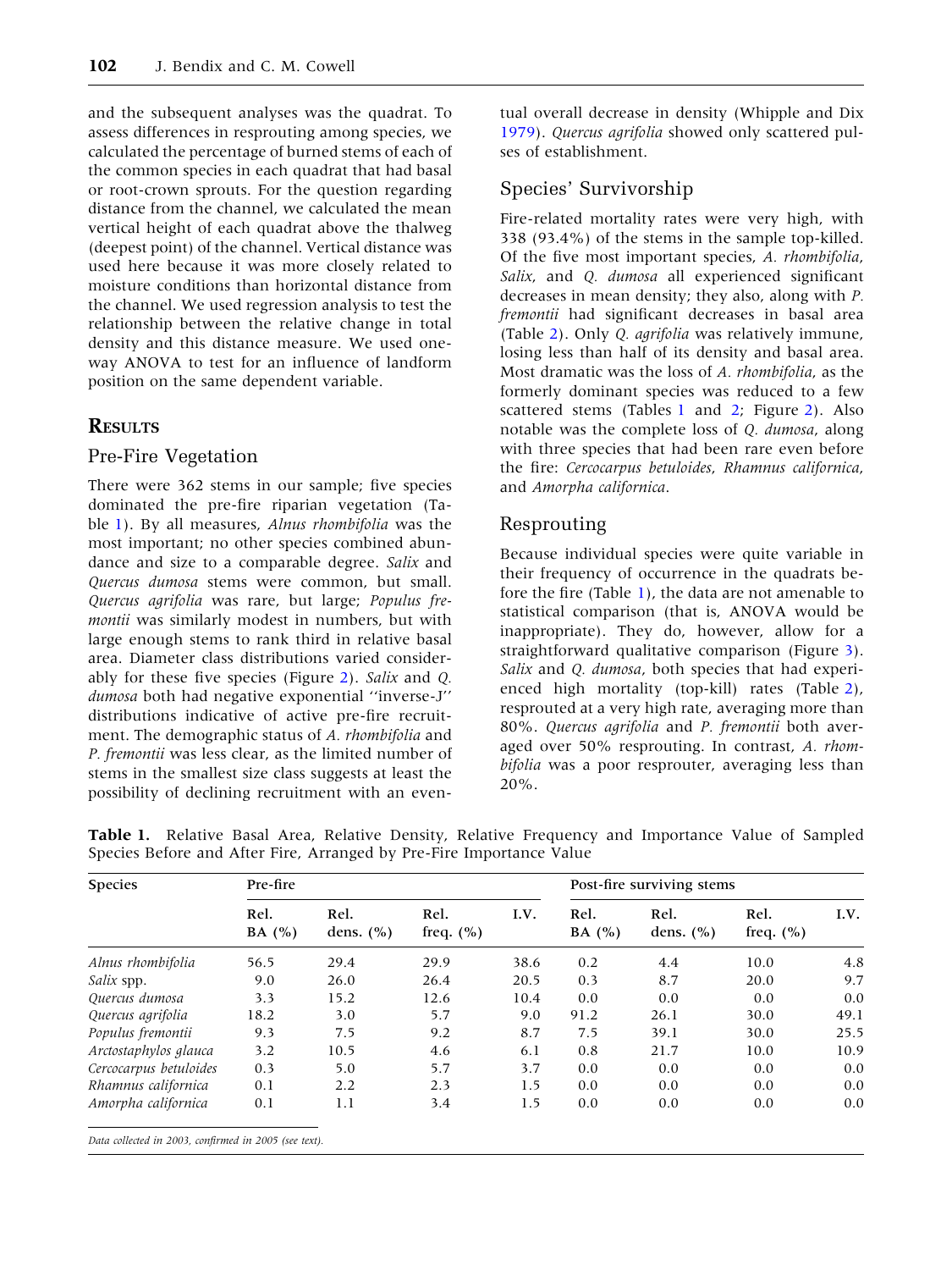<span id="page-4-0"></span>

## Location and Fire Impacts

Quadrat heights ranged from 0.1 to 5.4 m above the stream. They were evenly distributed across landforms, with 18 in the channel, 20 on the floodplain, and 16 on terraces. The mortality rates of stems within quadrats were unrelated to distance above the thalweg ( $R^2 = 0.03$ ,  $P > 0.05$ ). This result reflects the high overall mortality—with so few living stems, there was little variance to explain. Similarly, there was no significant difference in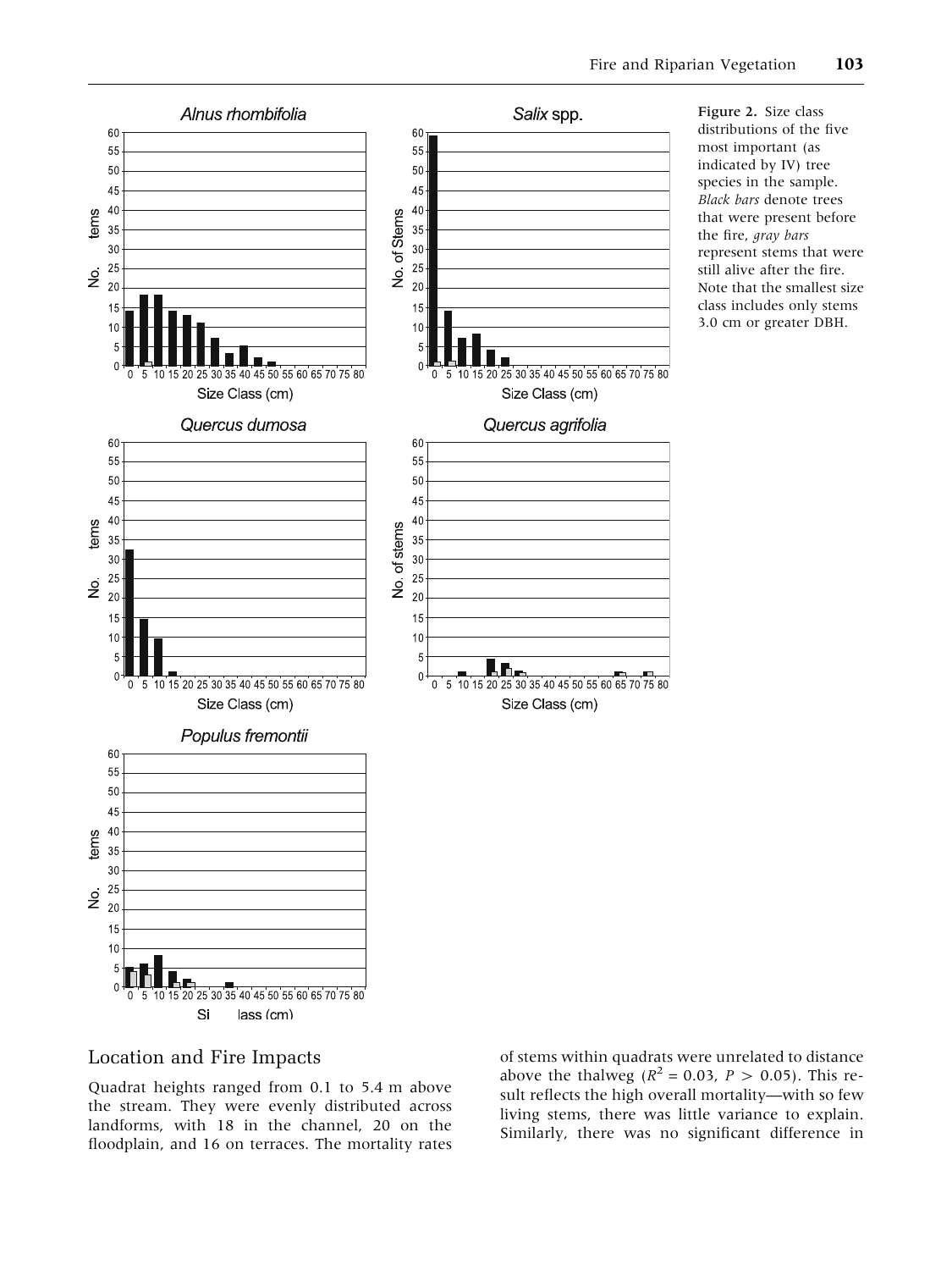| Density (stems $ha^{-1}$ ) |                  |                   |         |          | Basal area (m <sup>2</sup> ha <sup>-1</sup> ) |                   |         |          |  |
|----------------------------|------------------|-------------------|---------|----------|-----------------------------------------------|-------------------|---------|----------|--|
| <b>Species</b>             | Pre-fire<br>mean | Post-fire<br>mean | t       | P        | Pre-fire<br>mean                              | Post-fire<br>mean | t       | P        |  |
| Alnus rhombifolia          | 392.6            | 3.7               | $-5.55$ | < 0.0001 | 14.60                                         | 0.01              | $-4.12$ | < 0.0001 |  |
| Salix spp.                 | 348.1            | 7.4               | $-3.97$ | 0.0001   | 2.33                                          | 0.01              | $-2.54$ | < 0.01   |  |
| Quercus dumosa             | 203.7            | 0.00              | $-3.32$ | < 0.001  | 0.85                                          | 0.00              | $-2.47$ | < 0.01   |  |
| Quercus agrifolia          | 40.7             | 22.2              | $-1.22$ | > 0.05   | 4.70                                          | 4.00              | $-1.07$ | > 0.05   |  |
| Populus fremontii          | 100.0            | 33.3              | $-1.60$ | > 0.05   | 2.40                                          | 0.33              | $-1.97$ | < 0.05   |  |
| $n = 54$ .                 |                  |                   |         |          |                                               |                   |         |          |  |

<span id="page-5-0"></span>Table 2. Means for Density and Basal Area of Pre- and Post-Fire Stems Within Quadrats, with Paired t-Test Results



Figure 3. Mean percent by species of burned stems that had basal or root crown sprouts by 2005. Error bars show  $\pm$ SE.

stem mortality among landforms, with mean mortality rates above 90% for each landform type  $(F = 0.18, df = 53, P > 0.5).$ 

# **DISCUSSION**

The pre-fire gallery forest lining Piedra Blanca and Potrero John Creeks was a mix of riparian species, clearly dominated by A. rhombifolia. The abundance of the smallest size class for Salix and Q. dumosa suggest successful recruitment that would have kept them prominent indefinitely. Quercus agrifolia was the one major species with no recent reproduction. Such limited regeneration is common, although not universal, among the large California oak species (Tyler and others [2006\)](#page-8-0). This arguably stable assemblage was dramatically realigned by the Wolf Fire. Clear differences in fire survivorship emerged, as A. rhombifolia, the pre-fire dominant was largely lost, and P. fremontii and Q. agrifolia replaced it as dominants among the surviving stems. High mortality rates of Salix and Q. dumosa were also notable. Those taxa, however, are likely to recover prominence through time, given their high resprouting rates, whereas A. rhombifolia combined high mortality with the lowest resprouting rate. Thus, on both immediate and longer timescales, the species that dominated before the fire has been largely removed.

This is in keeping with Davis and others [\(1989](#page-7-0)) who also found low resprouting rates, and concluded that severe fire might eliminate A. rhombifolia for decades, as well as with Bendix's [\(1994](#page-7-0)) finding that *Alnus* was concentrated at the riparian sites that had experienced the longest fire-free periods. Although Alnus is a prolific seeder, the high interfluves between valleys in this rugged terrain make dispersal into a given catchment difficult if the population is removed as a seed source. Moreover, the window of opportunity for seedling establishment after fire was brief, as the abundant resprouting by other species left little unoccupied space for colonization. The only seedlings observed at our sites were scattered Salix seedlings noted in 2003 so low on the channel margin of Piedra Blanca Creek that they had been removed by floods when we revisited in 2005. Hence the persistence or recolonization of the species depends not only on life history traits relative to disturbance frequency (Lytle and Poff [2004](#page-8-0)), but on the complex interplay between life history traits, disturbance history, and dispersal capability (Cattelino and others [1979](#page-7-0)).

More generally, the relative prominence of species after the fire can be seen as reflecting the balance between variable mortality rates and variable resprouting rates (Figure [4](#page-6-0)). In settings where post-fire seedling establishment is successful (Dwire and Kauffman [2003](#page-7-0)), the vertical axis of Figure [4](#page-6-0) could also include germination rates. Such settings may be rare, however, as seedling colonization requires not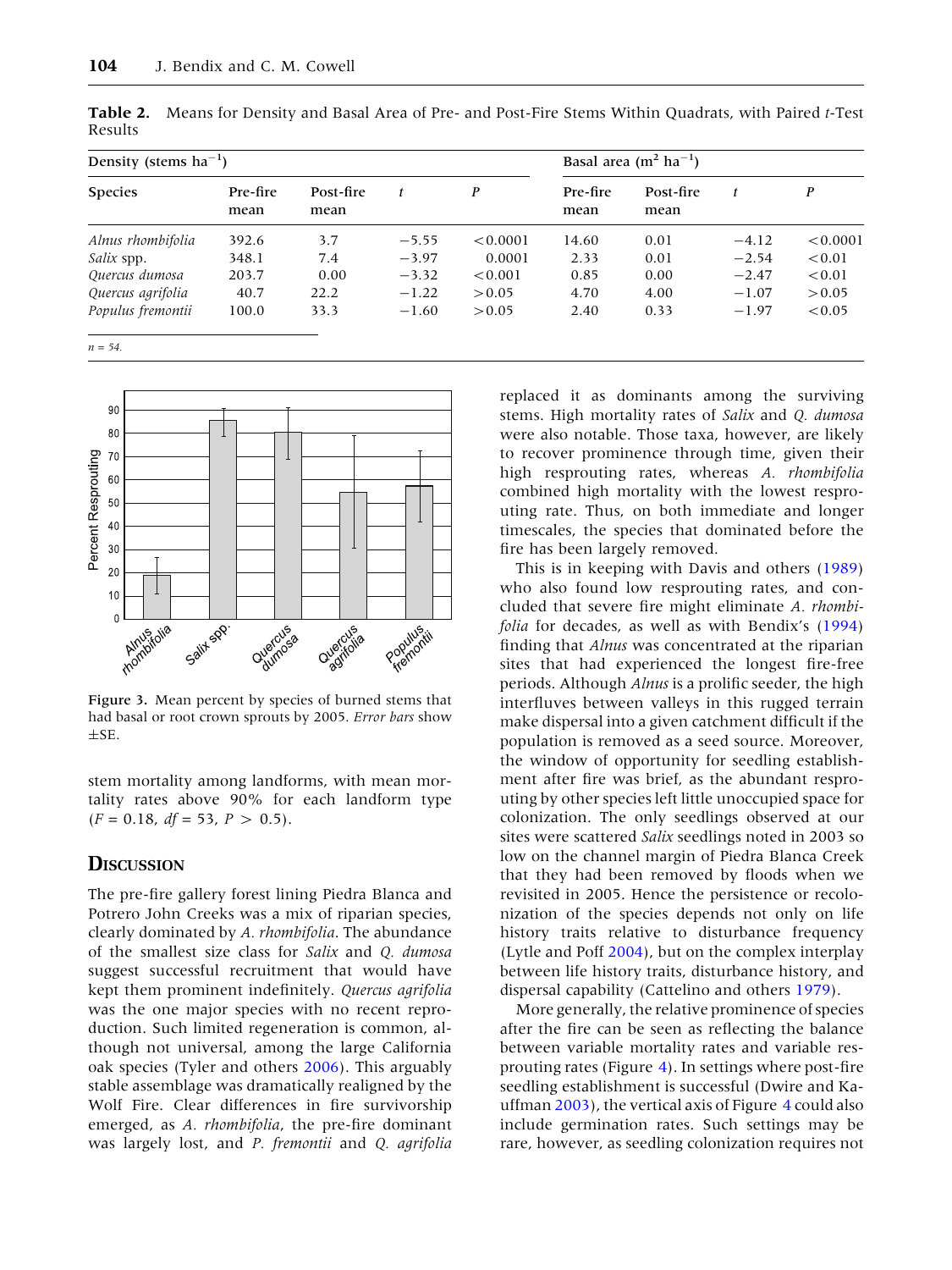<span id="page-6-0"></span>

Figure 4. Compositional impacts of survivorship rate and resprouting rate on prominent riparian tree species following fire.

only survival of mature stems to serve as seed sources but also coincidence of the colonization opportunity with appropriate climatological and hydrological conditions (Stella and others [2006\)](#page-8-0), a coincidence that mitigates against germination's importance relative to resprouting, at least in the many riparian environments that include potential resprouters in their species mix (Pettit and Naiman [2007a](#page-8-0)).

Beyond this compositional change, vegetation structure was altered from what had been a gallery of overstory cover along the creeks to low thickets of sprouts (Figure 5). This is a near inevitability where there is high mortality of mature stems, and is in keeping with the observed reduction of canopy cover in burned plots on the Upper San Pedro River in Arizona (Stromberg and others [2009\)](#page-8-0). But because fire recovery is often couched in terms of compositional and diversity measures, it is worth noting that forest structural change is ecologically important independent of composition. Given the disproportionate importance of riparian habitat (Knopf and others [1988\)](#page-8-0), this structural change could affect numerous avifauna and other vertebrate species, particularly those that require habitat with mature overstory (Olson and Gray [1989\)](#page-8-0).

The high mortality rates at all heights and landforms, down to and including the channel, contrasts with other examples in which the moist, near-channel conditions may confer some protection against fire (Pettit and Naiman [2007a\)](#page-8-0). In the northern Sierra Nevada, for instance, Kobziar and McBride [\(2006](#page-8-0)) found that the impacts of a fire backing slowly into the riparian zone were spatially segregated by landform and moisture. Consequently, much of their riparian vegetation was unburned or experienced low to moderate severity



Figure 5. Dead stems of Alnus rhombifolia and Salix in the channel and floodplain of Piedra Blanca Creek.

fire. That contrasts sharply with our sample, in which all of our transects experienced high severity fire. The importance of the geographic variability of disturbance regimes is illustrated here, as our study area, some 600 km from that of Kobziar and McBride, exemplifies an environment in which fire-favoring meteorological conditions can overcome variations in fuel conditions (compare Keeley and others [1999;](#page-7-0) Keeley and Fotheringham [2001](#page-7-0)), thereby imposing a homogeneous impact across a landscape that might have shown topographically moderated mortality patterns in a less severe fire.

Pettit and Naiman [\(2007a](#page-8-0)) noted the need for assessments of the role of fire in a variety of ecosystems. In our study area, the role of fire is striking, and is strikingly different from disturbance by floods. Whereas flood disturbance tends to be variable across the valley floor (Bendix [1999\)](#page-7-0), and may actually help to maintain compositional stability (Bendix [1998\)](#page-7-0), disturbance by a severe fire had more uniform impacts across the riparian zone, and resulted in major changes to both composition and structure. The contrasting imprint of these disturbance types on riparian forest likely reflects differences in their frequency, predictability and mechanisms (Lytle and Poff [2004](#page-8-0)). Flooding is by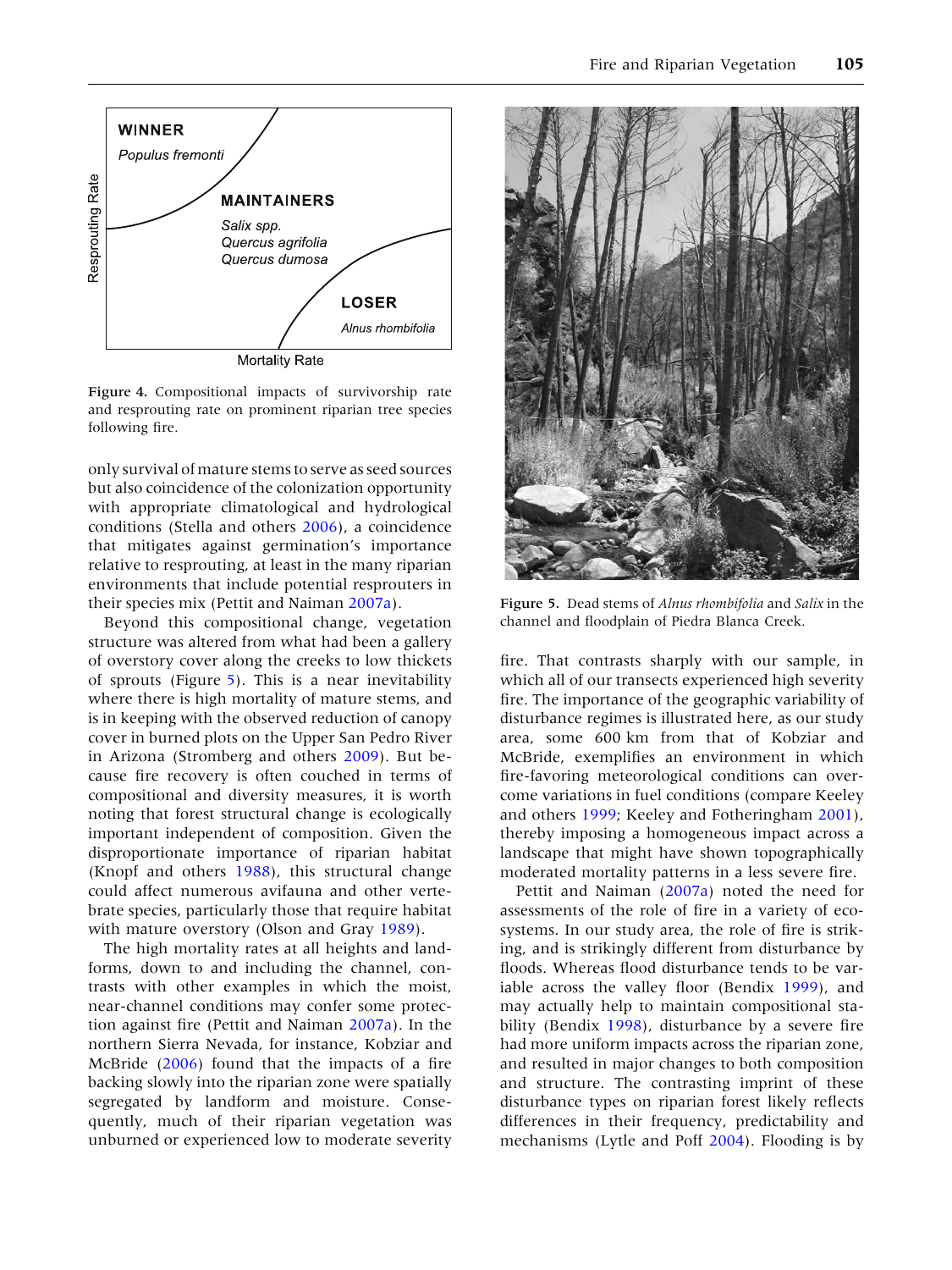<span id="page-7-0"></span>definition a recurring disturbance agent in the riparian zone, and in this steep, high energy environment, even floods with a sub-decadal recurrence interval may have significant severity and favor species able to withstand it (Bendix 1998). Fire is comparatively infrequent; an earlier study based on fire perimeters (Bendix 1994) found a median fire interval of 60 years for nearby riparian sites.

The lower frequency of disturbance by fire implies a greater likelihood that species vulnerable to it may become established during fire-free intervals, but, in turn, be lost when it does occur. Regeneration by sprouting appears to be a key mechanism distinguishing between the impacts of fire and flooding, with species such as A. rhombifolia able to resprout following floods, but not after fire. Whether viewed through the evolutionary perspective of life-history adaptations (Lytle and Poff [2004\)](#page-8-0), or as a determinant of landscape equilibrium (Turner and others [1993\)](#page-8-0), differences in the frequency and spatial scale of disturbance agents yield very different ecological results. With regard to size class structure, increased size reduces the likelihood of flood mortality (Bendix 1999), so that large stems are likely to endure. Against severe fire, by contrast, size conferred no advantage. Consequently most of the mature stems were killed (Figure [2\)](#page-4-0). As with species composition, the different disturbance mechanism yielded a different result: conversion from a disturbance-maintained uneven size structure to a disturbance-induced structure of largely even-aged small stems. Taken together, the fire-induced changes in composition and in structure, and the spatial homogeneity of disturbance, are very distinct from those typical of flooding in southern California's riparian forests. Because severe fire is less frequent than flooding, when it does occur its disequilibrating effects are, at least on timescales of decades to centuries, profound.

#### ACKNOWLEDGMENTS

Funding was provided by a grant from the Appleby-Mosher Fund in the Maxwell School at Syracuse University, and by faculty development grants from Syracuse University and the University of Missouri. Fieldwork was also supported by the US Forest Service; we thank Dr. Mark Borchert of the US Forest Service for coordinating that support, for many stimulating discussions, and for his hospitality in Ojai. We thank Joseph Stoll of the Syracuse University Cartographic Laboratory for preparation of the figures, and Anna Lumsden for research assistance. We are particularly indebted to Dr. John Stella and to the anonymous reviewers for thoughtful comments and suggestions.

#### REFERENCES

- Baltz D, Moyle P. 1984. The influence of riparian vegetation on stream fish communities of California. In: Warner RE, Hendrix KM, Eds. California riparian systems. Berkeley: University of California Press. p 183–7.
- Bendix J. 1994. Among-site variation in riparian vegetation of the southern California Transverse Ranges. Am Midl Nat 132:136–51.
- Bendix J. 1998. Impact of a flood on southern Californian riparian vegetation. Phys Geogr 19:162–74.
- Bendix J. 1999. Stream power influence on southern Californian riparian vegetation. J Veg Sci 10:243–52.
- Bendix J, Cowell CM. Forthcoming. Fire, floods and woody debris: Interactions between biotic and geomorphic processes. Accepted for publication in Geomorphology.
- Bendix J, Hupp CR. 2000. Hydrological and geomorphological impacts on riparian plant communities. Hydrol Process 14:2977–90.
- Bond WJ, van Wilgen BW. 1996. Fire and plants. London: Chapman & Hall. p 263.
- Cattelino PJ, Noble IA, Slatyer RO, Kessell SR. 1979. Predicting the multiple pathways of succession. Environ Manage 3:41–50.
- Charron I, Johnson EA. 2006. The importance of fires and floods on tree ages along mountainous gravel-bed streams. Ecol Appl 16:1757–70.
- Cowell CM, Dyer JM. 2002. Vegetation development in a modified riparian environment: human imprints on an Allegheny River wilderness. Ann Assoc Am Geogr 92:189–202.
- Davis FW, Keller EA, Parikh A, Florsheim J. 1989. Recovery of the chaparral riparian zone after wildfire. Abell DL technical coordinator. Proceedings of the California riparian systems conference. United States Forest Service General Technical Report PSW-110. p 194–203.
- Dwire KA, Kauffman JB. 2003. Fire and riparian ecosystems in landscapes of the western USA. For Ecol Manage 178:61–74.
- Ellis LM. 2001. Short-term response of woody plants to fire in a Rio Grande riparian forest, central New Mexico, USA. Biol Conserv 97:159–70.
- Erman NA. 1984. The use of riparian systems by aquatic insects. In: Warner RE, Hendrix KM, Eds. California riparian systems. Berkeley: University of California Press. p 177–82.
- Franzreb KE. 1990. An analysis of options for reintroducing a migratory, native passerine, the endangered Least Bell's Vireo Vireo bellii pusillus in the Central Valley, California. Biol Conserv 53:105–23.
- Holstein G. 1984. California riparian forests: deciduous islands in an evergreen sea. In: Warner RE, Hendrix KM, Eds. California riparian systems. Berkeley: University of California Press. p 2–22.
- Keeley JE, Fotheringham CJ. 2001. Historic fire regime in southern California shrublands. Conserv Biol 15:1536–48.
- Keeley JE, Fotheringham CJ, Morais M. 1999. Reexamining fire suppression impacts on brushland fire regimes. Science 284:1829–32.
- Keeley JE, Pfaff AH, Safford HD. 2005. Fire suppression impacts on postfire recovery of Sierra Nevada chaparral shrublands. Int J Wildland Fire 14:255–65.